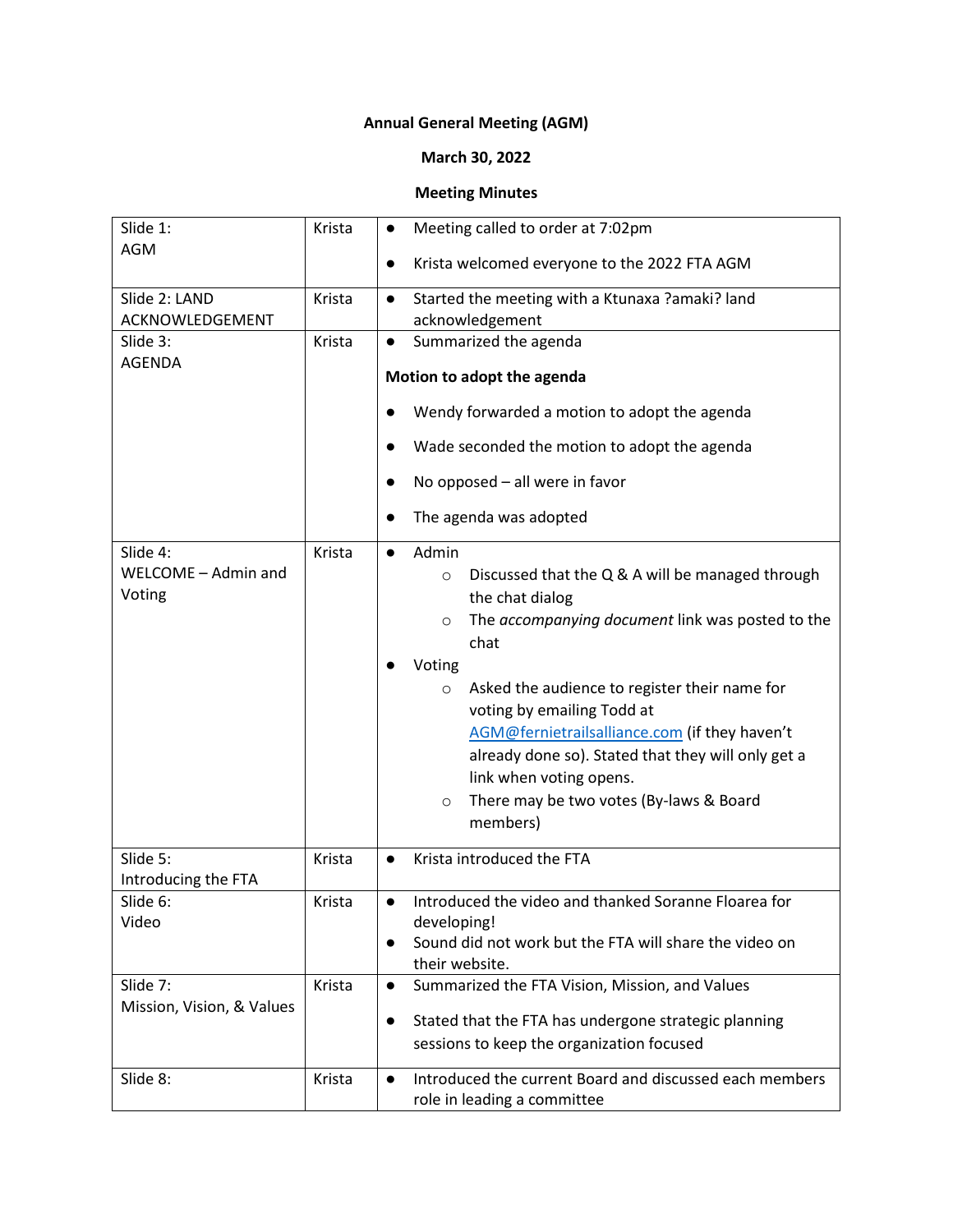| <b>Board and Staff</b>          |        |                                                                                          |
|---------------------------------|--------|------------------------------------------------------------------------------------------|
| Introduction                    |        |                                                                                          |
| Slide 9: Member and             | Krista | Introduced out member and supporter clubs<br>$\bullet$                                   |
| <b>Supporter Clubs</b>          |        |                                                                                          |
| Slide 10: Landowners            | Krista | Discussed all landowners we work with<br>$\bullet$                                       |
| Slide 11: Volunteer and         | Krista | Highlighted what really makes it all happen - driven by<br>$\bullet$                     |
| <b>Staff Time</b>               |        | volunteers!                                                                              |
| Slide 12: Committee<br>Overview | Krista | Highlighted the committees within the FTA<br>$\bullet$                                   |
| Slide 13:                       | Krista | Ridership trail statistics (please see slides for details)<br>$\bullet$                  |
| <b>TRAIL STATS</b>              |        |                                                                                          |
| <b>SLIDE 14:</b>                | Krista | Check-ins - note this is a snapshot due to only those users<br>$\bullet$                 |
| TRAILFORKS/STRAVA               |        | on Strava/Trailforks - trend is increasing.                                              |
| <b>CHECK-INS PER YEAR</b>       |        | We're working on figuring out a way to account for TF users<br>$\bullet$                 |
|                                 |        | to get to better estimate of total trail users                                           |
| <b>SLIDE 15: TRAILFORKS</b>     | Krista | Busy times of the year in summer and fall<br>$\bullet$                                   |
| 2020 CHECK-INS PER              |        |                                                                                          |
| <b>MONTH</b>                    |        |                                                                                          |
| <b>SLIDE 16: TRAILFORKS</b>     | Krista | Highlighted tourism<br>$\bullet$                                                         |
| <b>2020 USERS</b>               |        | Trailforks/Strava users so not a complete picture<br>$\bullet$                           |
| SLIDE 17: OUR GIS Trail         | Krista | We already have close to 60% blue and green - highlight we<br>$\bullet$                  |
| <b>System Overview</b>          |        | have interest in black diamond trails                                                    |
|                                 |        | We have a large proportion of single-track<br>$\bullet$                                  |
|                                 |        |                                                                                          |
| SLIDE 18: Vote                  | Todd   | Introduced the voting process<br>$\bullet$                                               |
| Registration                    |        |                                                                                          |
| Slide 19: Voting                | Todd   | Reminded the audience that you need to register to receive<br>$\bullet$                  |
| Reminder                        |        | an email to vote reminder that you need to be a member,                                  |
|                                 |        | or be representing a Club or Landowner to vote                                           |
| Slide 20: Successes and         | Todd   | Placeholder slide - start of a one-year summary<br>$\bullet$                             |
| Accomplishments                 |        |                                                                                          |
| Slide 21-22: Winter             | Robin  | Summarized a great season given the weather and growing<br>$\bullet$                     |
| Grooming                        |        | interest in winter trail usage.                                                          |
|                                 |        | Demonstrated a short video of the trails in action<br>$\bullet$                          |
| Slide 23: GIS work              | Wade   | Continued successes with GIS - highlighted the new<br>$\bullet$                          |
|                                 |        | maintenance tracking feature and LiDAR work.                                             |
|                                 |        |                                                                                          |
|                                 |        |                                                                                          |
|                                 |        | Thanked Teck for their \$700,000 LiDAR data donation.<br>$\bullet$                       |
|                                 |        | Stated that we are already using the data to support a<br>number of FTA GIS initiatives. |
| Slide 24                        |        | $\bullet$                                                                                |
|                                 | Ben    | Trail Crew - thanks to the CBT and the wage top up of the                                |
|                                 |        | <b>FTA</b>                                                                               |
| Slide 25-32                     | Ben    | Overview of trail work (please see each slide to review 2021<br>$\bullet$                |
|                                 |        | trail work)                                                                              |
| Slide 33                        | Wendy  | 2021 Financials                                                                          |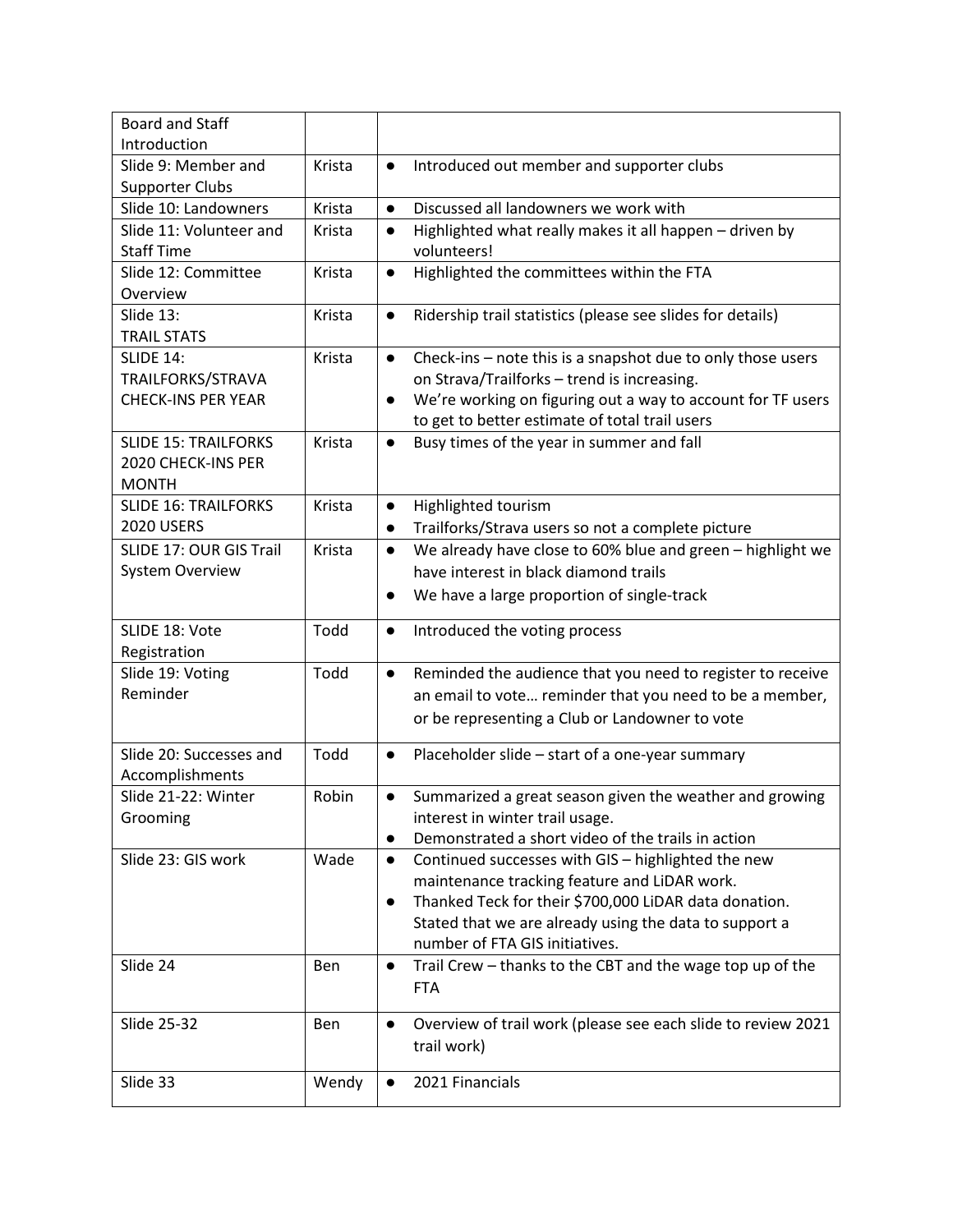| SLIDE 34                 | Wendy | Calendar Year Income                                                                                                         |
|--------------------------|-------|------------------------------------------------------------------------------------------------------------------------------|
|                          |       | Items of interest<br>$\bullet$                                                                                               |
|                          |       | Summer map (free of charge)<br>$\circ$                                                                                       |
|                          |       | Raffle from Dylan<br>$\circ$                                                                                                 |
|                          |       | Movie Premiere - Stevie Smith (Lynn)<br>$\circ$                                                                              |
|                          |       | Increase in membership and associate income                                                                                  |
|                          |       | Fundraising and trail pass sales                                                                                             |
| Slide 35                 | Wendy | Calendar Year Income details<br>$\bullet$<br>Summarized government and CBT funding and member<br>$\bullet$<br>club donations |
| Slide 36                 | Wendy | Calendar Year expenses summary<br>$\bullet$                                                                                  |
| Slide 37                 | Wendy | Expenses by Trail/Project (2021)<br>$\bullet$                                                                                |
| Slide 38                 | Wendy | Summary of financials was provided<br>$\bullet$<br>2022 Trail Pass is starting strong<br>$\bullet$                           |
|                          |       | Wendy forwarded a big thank you for the continued<br>$\bullet$                                                               |
|                          |       | support!                                                                                                                     |
| Slide 39                 | Wendy | Approval of financials<br>$\bullet$                                                                                          |
|                          |       | Motion to approve the 2021 financials                                                                                        |
|                          |       | Wendy to forward a motion to approve the 2021<br>$\circ$                                                                     |
|                          |       | financials                                                                                                                   |
|                          |       | Megan seconded<br>$\circ$                                                                                                    |
|                          |       | No opposed - all were in favor<br>$\circ$                                                                                    |
|                          |       | Motion was passed<br>$\circ$                                                                                                 |
| SLIDE 40-41: By-laws     | Todd  | Todd discussed the rationale for the By-law vote<br>$\bullet$                                                                |
| Slide 42: Discuss        | Todd  | Main reason: We added back in the original language for<br>$\bullet$                                                         |
| specifically the changes |       | the org's charitable purpose. This was amended slightly last                                                                 |
| made                     |       | year, and we need to have the language match our                                                                             |
|                          |       | charitable purpose                                                                                                           |
|                          |       | Added a clause clarifying coordinating landowners as<br>$\bullet$<br>members in good standing                                |
|                          |       | Added a clause to allow for provisional vote<br>$\bullet$                                                                    |
|                          |       | announcements                                                                                                                |
| SLIDE 43-44: AMENDED     | Todd  | Motion to adopt the By-laws                                                                                                  |
| <b>BYLAWS Motion</b>     |       | Wendy made a motion to adopt the By-laws<br>$\bullet$                                                                        |
|                          |       | Angela Etheridge seconded the motion<br>$\bullet$                                                                            |
|                          |       | Proceed to the vote<br>$\bullet$                                                                                             |
|                          |       | Todd to discuss the voting process<br>$\bullet$                                                                              |
|                          |       | Todd opened and emailed the vote<br>$\bullet$                                                                                |
|                          |       | The motion to adopt the By-laws was passed based on<br>$\bullet$                                                             |
|                          |       | 100% yes votes                                                                                                               |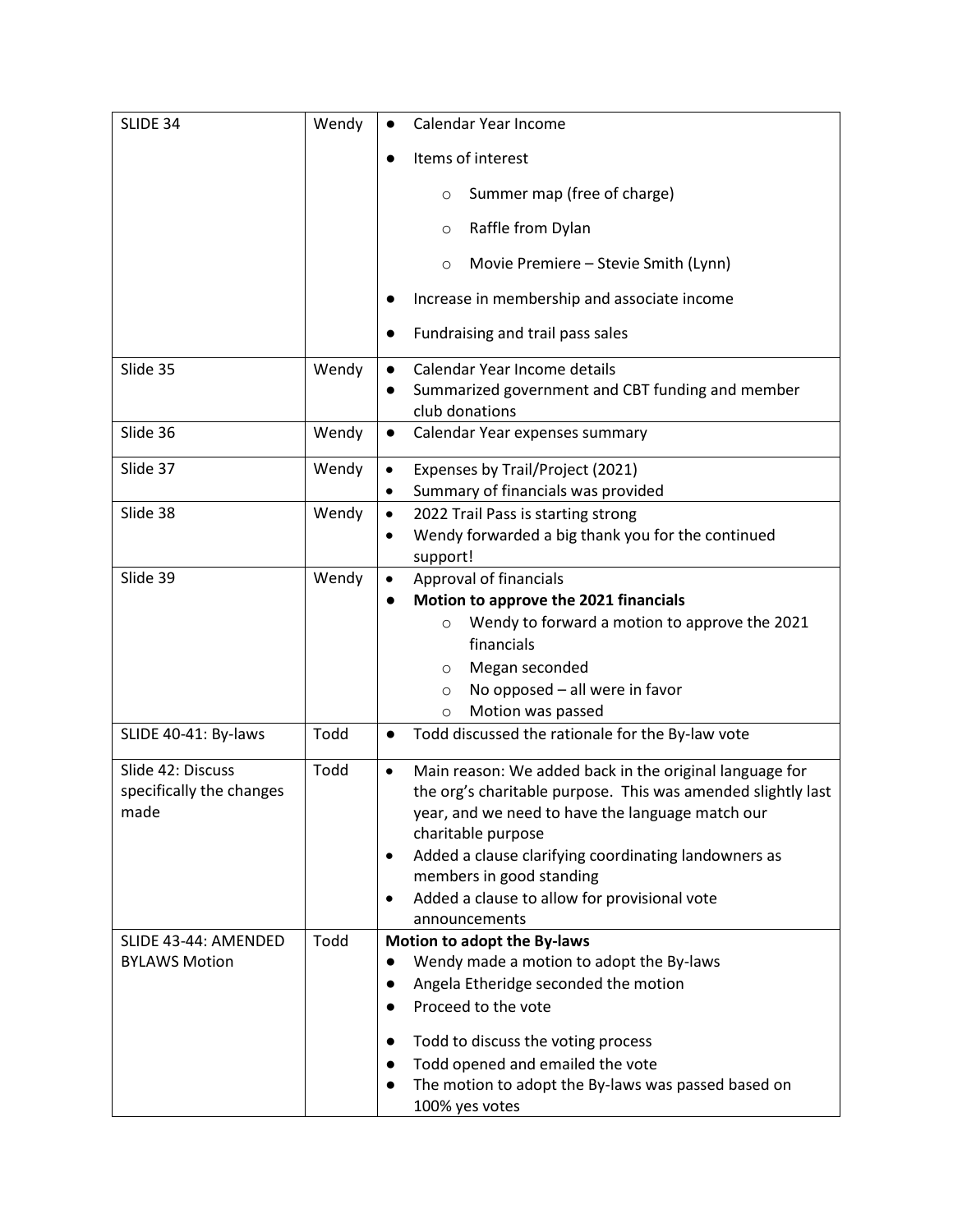| Slide 45: ELECTION OF                                  | Megan      | Thanked past Board members for all their volunteerism!<br>$\bullet$            |
|--------------------------------------------------------|------------|--------------------------------------------------------------------------------|
| <b>DIRECTORS</b>                                       |            |                                                                                |
| Slide 46: Directors                                    | Megan      | Introduced Wendy and Kristi<br>$\bullet$                                       |
| <b>Standing for Re-election</b><br><b>SLIDE 47-49:</b> |            | Summarized the 3 nominations                                                   |
| <b>NOMINATIONS FROM</b>                                | Megan      | $\bullet$                                                                      |
|                                                        |            |                                                                                |
| THE COMMUNITY<br>SLIDE 50: ELECTION OF                 |            | Megan discussed:<br>$\bullet$                                                  |
| <b>DIRECTORS</b>                                       | Megan      |                                                                                |
|                                                        |            | The number of available seats (7 open seats)<br>$\circ$                        |
|                                                        |            | 2 up for re-election                                                           |
|                                                        |            | 2 add'l nominees currently<br>٠                                                |
|                                                        |            | Asked if there are any additional nominations from<br>$\circ$                  |
|                                                        |            | the floor (or virtual audience)                                                |
|                                                        |            | Mentioned that it is a two-year term, and each<br>$\circ$                      |
|                                                        |            | member needs to play an active role                                            |
|                                                        |            | There were less than 7 nominees, so no need for formal vote                    |
|                                                        |            | Motion for re-election and new directors                                       |
|                                                        |            | Megan made a motion to re-elect the existing two directors<br>$\bullet$        |
|                                                        |            | and to elect the three new members on the board                                |
|                                                        |            | Robin Siggers seconded the motion<br>$\bullet$                                 |
|                                                        |            | No opposed - all were in favor<br>$\bullet$                                    |
|                                                        |            | Motion was passed<br>$\bullet$                                                 |
|                                                        |            |                                                                                |
| Slide 51: Looking ahead                                | Todd       | Introduced what's next in 2022                                                 |
| Slide 52: Repairs and                                  | Ben        | Repairs and maintenance from the 2021 floods a lot of severe                   |
| Maintenance                                            |            | damage that will need to be attended to, to get trails back in<br>shape!       |
| Slide 53: Up Dog                                       | Ben        | Grant approved to support completion of the Trail Dogs/ Conta<br>uptrackUp Dog |
| Slide 54: Other Trails &<br>Projects                   | Ben        | Plenty of other work coming. Refer to the slide for details.                   |
| Slide 55-56: Other Stuff!                              | <b>Ben</b> | Weekly work parties starting up again $-$ if interested in<br>$\blacksquare$   |
|                                                        |            | helping lead these, please reach out to Ben and Todd                           |
|                                                        |            | Upcoming Trail Survey - Look for it in your inboxes in Early<br>٠              |
|                                                        |            | to Mid-April                                                                   |
|                                                        |            | Winter grooming Strategy session to be held to plan for<br>٠                   |
|                                                        |            | '22/'23 season (to be scheduled)                                               |
|                                                        |            | Dirt Jump and Skills Park LUA and over-haul in coordination<br>п               |
|                                                        |            | with CoF and FMBC                                                              |
|                                                        |            |                                                                                |
| Slide 57: How to stay in                               | Todd       | Refer to the slide for details<br>$\bullet$                                    |
| the know!                                              |            |                                                                                |
| Slide 58: Thank You!                                   | Todd       | Todd and Krista thanked everyone for coming<br>$\bullet$                       |
|                                                        |            |                                                                                |